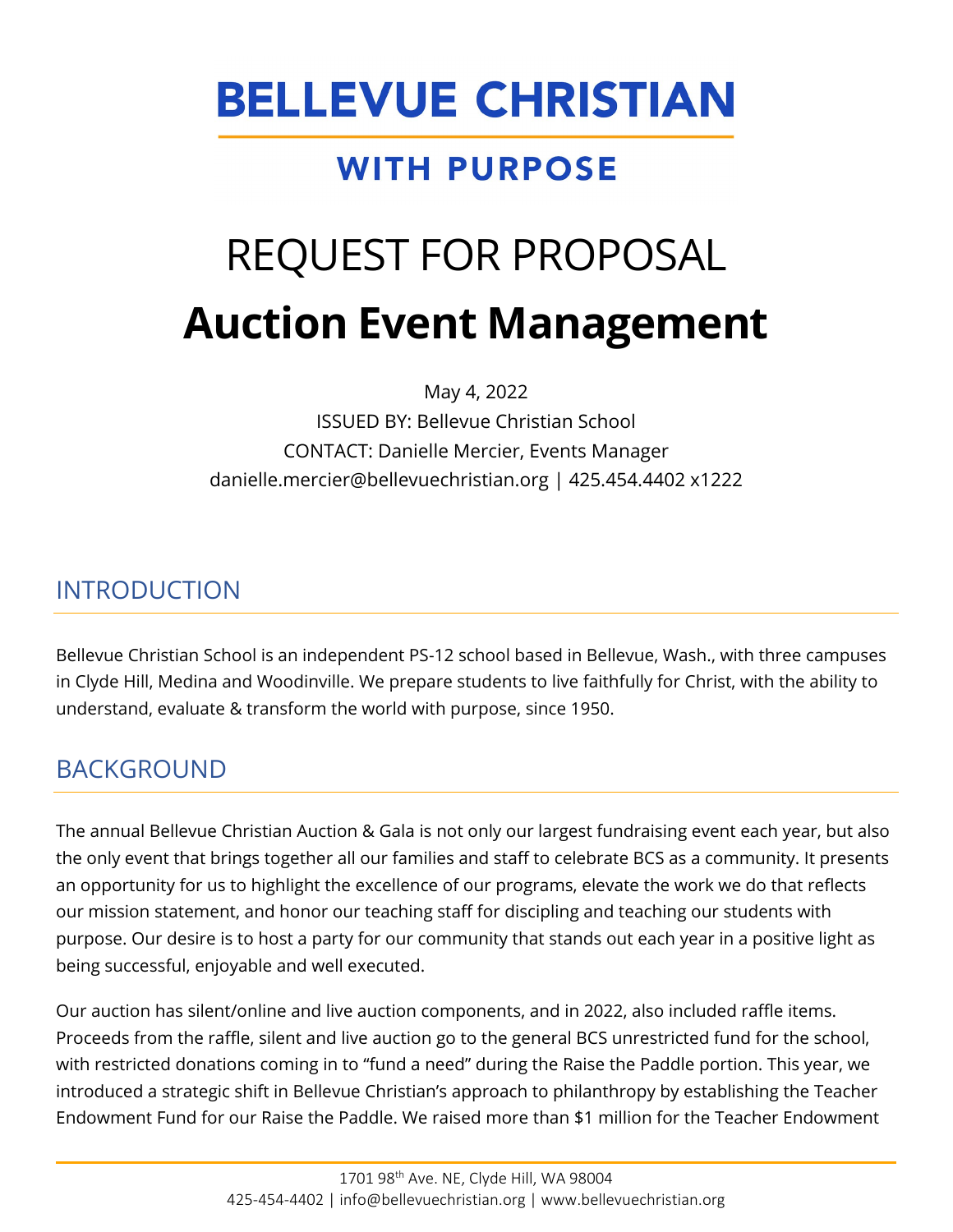# **BCS** WITH PURPOSE

and more than \$330,000 for the general fund during the 2022 Auction. The Endowment will remain our Raise-the-Paddle focus in years to come.

## PROJECT GOALS & SCOPE OF WORK

BCS is seeking the expertise and skills of a full-service auction events firm that partners with us to execute our comprehensive action plan to:

- 1. Build on our momentum of raising more than \$1.3 million gross revenue in 2022.
- 2. Grow the number of attendees from among our BCS community by 10%, including teachers, staff and parents, that is also proportionally representative of all three campuses. About 360 people attended in 2022.
- 3. Identify more opportunities for individuals or groups to be involved, from administration and staff to student groups and performers.

The ideal auction group will:

- Be knowledgeable of all Greater Giving products to provide seamless support from start to finish;
- Be able to advise of best practices and current trends in the auction and fundraising industry to help inform our decisions;
- Provide backend technology support for the silent/online auction;
- Deliver night-of event support for guest registration, bid recording, check-out procedures and item disbursement, among other event tasks;
- Serve night-of as point-of-contact for venue events management and staff;
- Provide post-auction reporting and transactional support to close out bidder and donor statements; and
- Be a partner to the BCS Events Team.

The selected firm will be responsible for providing pre-event consultation and Greater Giving configuration and administration, event night execution and staffing, and post-event support. The award will be made to a responsive and organized group based on the best value and professional capability to represent Bellevue Christian School.

Tasks include, but may not be limited to, the following criteria:

- Consult on best practices and current auction trends in the local market
- Configuration of Greater Giving for seamless execution
- Data imports into Greater Giving
- Assistance with data entry of RSVPs and/or auction items
- Collaborate on registration materials
- Evaluate onsite support needs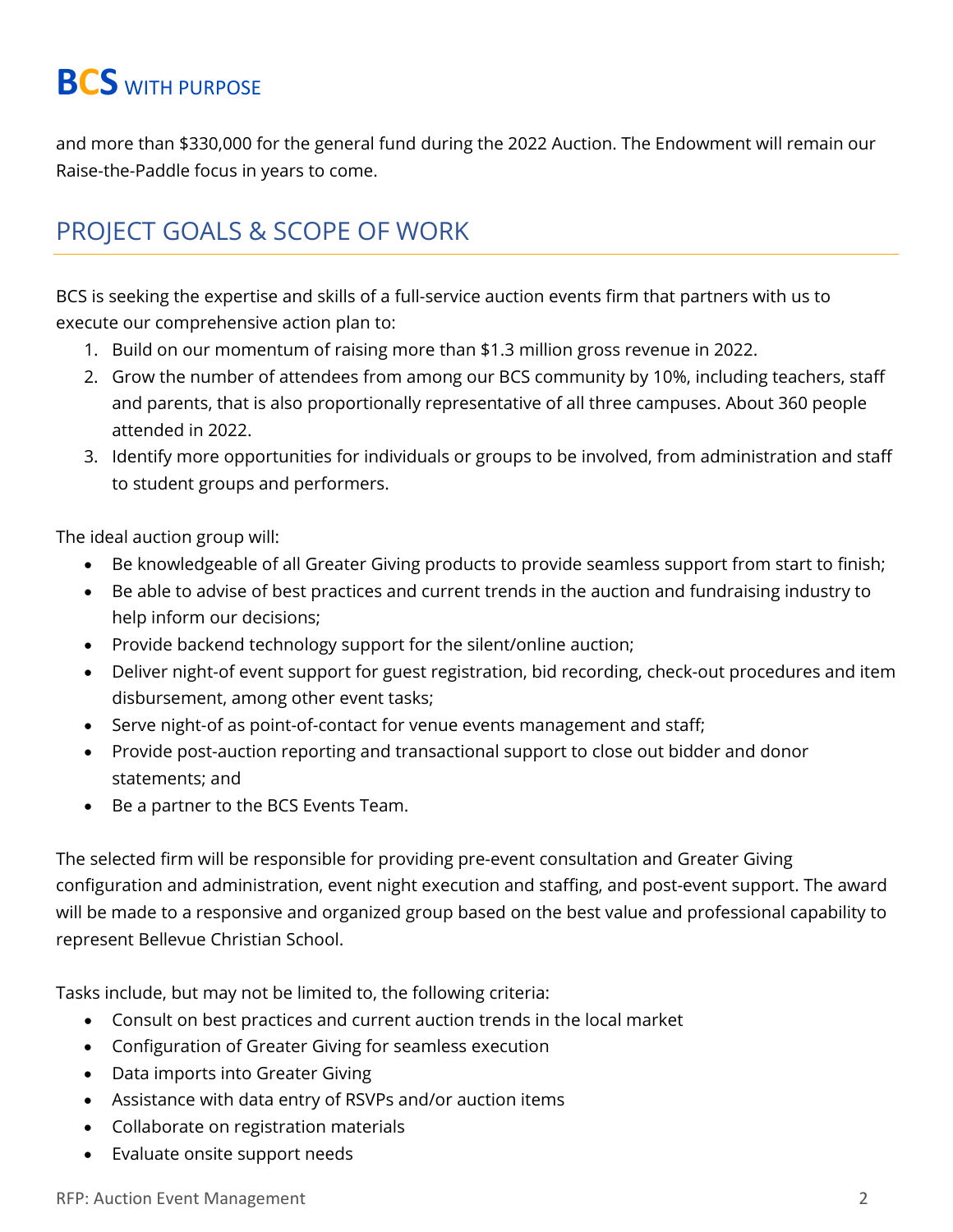# **BCS** WITH PURPOSE

- Onsite supervision of registration and auction activities within Greater Giving
- Input sales data entry
- Monitor mobile bidding registration process and admin functions
- Manage the silent/online auction for mobile bidding
- Generate event reports and donor receipts
- Assist with reconciliation and batch credit card processing
- Provide post-event analysis and future event recommendations

#### TIMELINE

BCS anticipates a four-month timeline, with the start of pre-event support in January 2023 and post-event wrap-up concluding in April 2023. The live auction event date will be determined by venue and auctioneer availability, but possible 2023 dates will be March 11, March 25, or April 1.

#### BUDGET

Our budget is \$8,000-\$12,000. Alignment with our goals and needs is most important. We won't automatically select the lowest bidder or pass over the highest bidder. In fact, we encourage you to present us with a wow factor if there's something unique you can offer or suggest.

## ANTICIPATED SELECTION SCHEDULE

Request for Proposals Opens: May 4, 2022 Deadline for Proposal Submission: May 16, 2022 Selection of Vendor: May 27, 2022 First Meeting Meet & Greet: June 3, 2022 Live Auction Event Date: March 11, March 25, or April 1, 2023

## TIME & PLACE OF PROPOSAL SUBMISSION

The RFP will be posted on our website, [bellevuechristian.org,](https://www.bellevuechristian.org/) and can be downloaded from there directly on May 4, 2022.

Respondents to this RFP must submit one digital copy to the contact email listed on page 1, or one original + three hard copies with attention to the contact person and address listed on page 1.